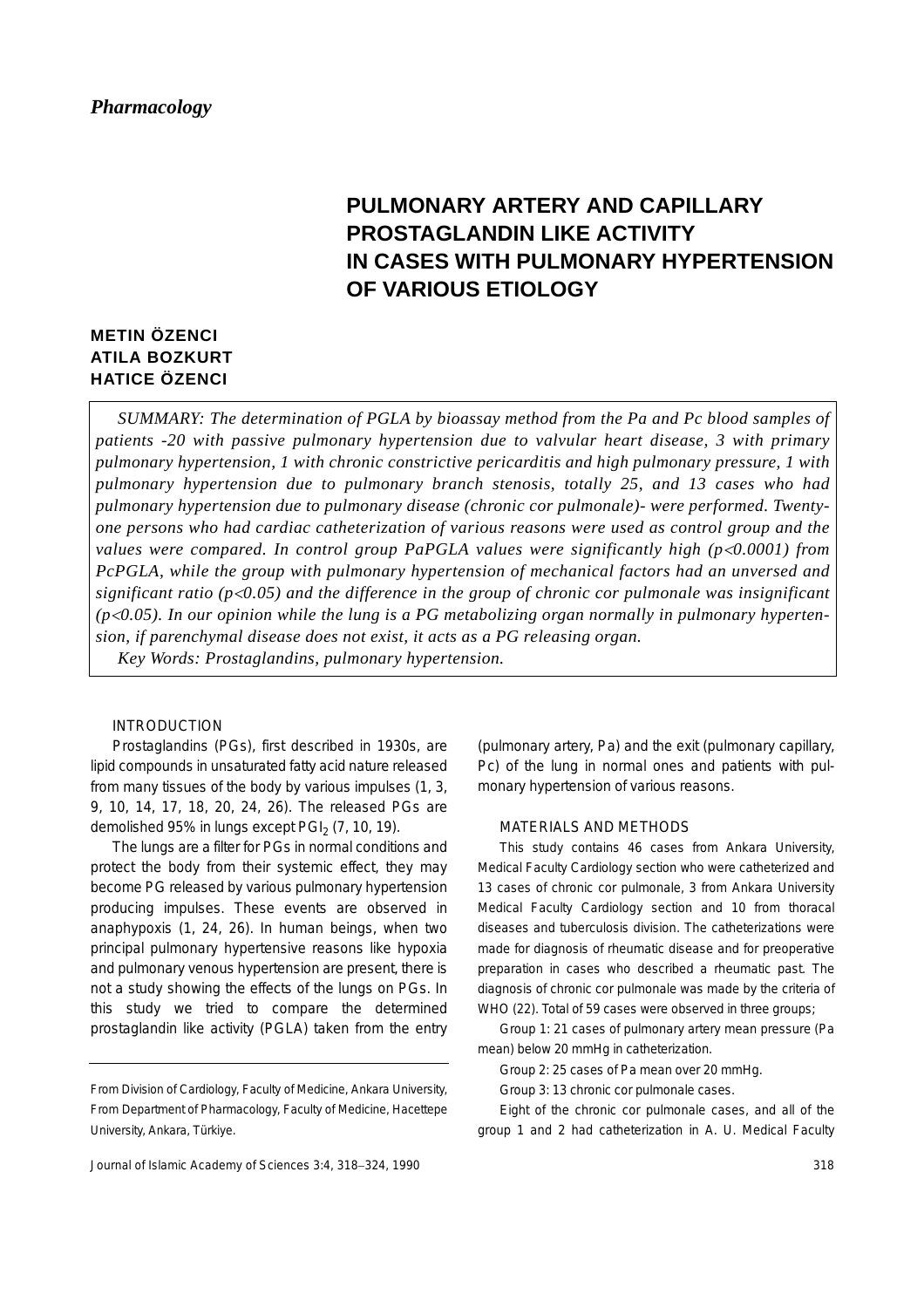#### PROSTAGLANDIN LIKE ACTIVITY ÖZENCI, BOZKURT, ÖZENCI

Hemodynamics laboratory of Cardiology section. Five of the chronic cor pulmonale cases had micro catheterization in A. U. Thoracal diseases and Tuberculosis section because of low effort capacity and excessive respiratory distress.

When blood pressures by right cardiac catheterization were performed, blood samples for PGLA determination were taken from arteria pulmonalis and pulmonary capillaries (the region where the blood oxygen saturation was similar to arterial and the pulmonary capillary pressure are able to be recorded).

For the determination of PGLA's from plasma, the extraction of PGs by Gilmore method was first made (12). Then PGLA in fundus of the stomach of rat was detected by bioassay method (27). In this method, other substances that influence the fundus muscles like PG, where it is antagonized and the preparation was made stable; then various doses of standard PG were given and the responses recorded (Figure 1). The dose-response curve for each experiment was taken (Figure 2). Then extract, diluted with 1 cc of Tyrode solution, and added 0.05 or 0.1 cc to the preparation. The responses so taken (Figure 3) were compared with the standard PGE 2 responses. By looking at the dose-response-curve, PGLA in 1 cc was estimated.

#### **Statistical method**

The importance control of the difference of mean values made by 't' test. In every group PGLA in pulmonary artery (PaPGLA) and PGLA in pulmonary capillary (PcPGLA) differences were combined and compared by 't' test again.

| Case           | Diagnosis                            | Pa. mean<br>(mmHg) | PGLA (ng/ml) |      |       |
|----------------|--------------------------------------|--------------------|--------------|------|-------|
| No.            |                                      |                    | Pa           | Pc   | Pa/Pc |
| $\mathbf{1}$   | Pulmonary stenosis                   | 16                 | 14.0         | 6.8  | 2.05  |
| 2              | <b>ASD</b>                           | 16                 | 17.0         | 1.0  | 17.0  |
| 3              | Pulmonary stenosis                   | 14                 | 7.6          | 3.8  | 2.0   |
| $\overline{4}$ | <b>ASD</b>                           | 18                 | 1.8          | 1.9  | 0.9   |
| 5              | RHD (Aortic stenosis)                | 15                 | 6.0          | 1.6  | 3.7   |
| 6              | Pulmonary stenosis                   | 14                 | 6.4          | 2.6  | 2.4   |
| $\overline{7}$ | Pericardial and aortic calcification | 14                 | 16.1         | 3.6  | 4.4   |
| 8              | Pulmonary stenosis                   | 15                 | 5.9          | 3.2  | 1.8   |
| 9              | Pulmonary stenosis                   | 15                 | 12.0         | 5.5  | 2.1   |
| 10             | RHD (Mitral insufficiency)           | 18                 | 8.2          | 3.3  | 2.4   |
| 11             | Pulmonary stenosis                   | 14                 | 4.3          | 2.0  | 2.1   |
| 12             | Cardiomyopathie                      | 19                 | 21.3         | 3.33 | 6.3   |
| 13             | <b>VSD</b>                           | 12                 | 4.0          | 2.0  | 2.0   |
| 14             | Normal                               | 14                 | 4.2          | 2.4  | 1.7   |
| 15             | Pulmonary stenosis                   | 17                 | 6.5          | 4.0  | 1.6   |
| 16             | <b>VSD</b>                           | 12                 | 6.0          | 3.5  | 1.7   |
| 17             | Subclavian steal syndrome            | 10                 | 5.8          | 3.9  | 1.5   |
| 18             | Coarctation of aorta                 | 15                 | 7.4          | 4.0  | 1.8   |
| 19             | Pericardial cyst                     | 12                 | 1.0          | 1.6  | 0.6   |
| 20             | Pulmonary stenosis                   | 14                 | 6.2          | 2.8  | 2.3   |
| 21             | Arteriovenous                        | 15                 | 14.0         | 0.8  | 17.5  |

Table 1: Findings of group 1 (patients with normal pulmonary arterial pressure).

ASD: Atrial Septal Defect

RHD: Rheumatic Heart Disease

VSD: Ventricular Septal Defect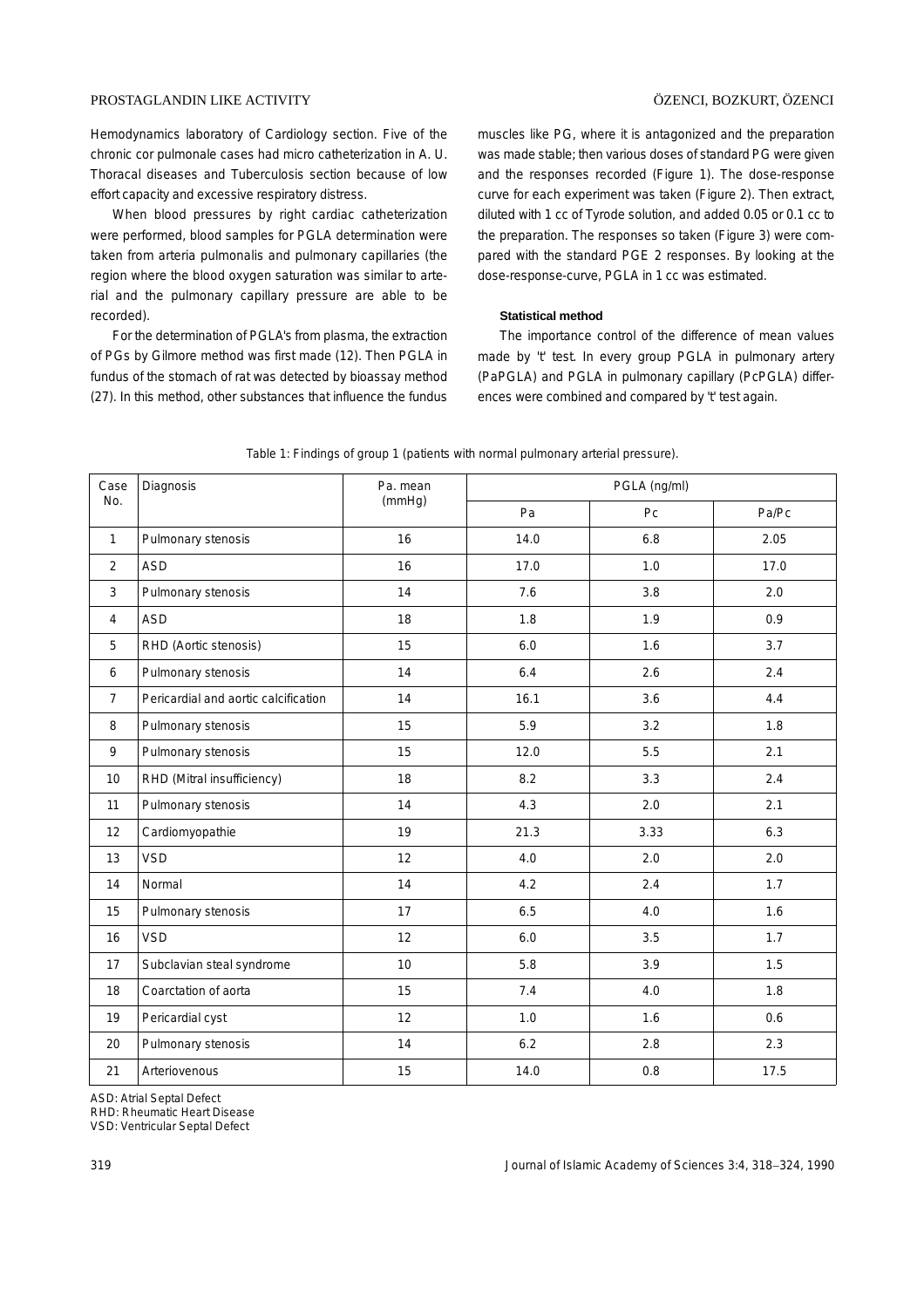#### PROSTAGLANDIN LIKE ACTIVITY

#### RESULTS

The peculiarities of group 1, 2 and 3 are shown in Tables 1, 2 and 3. The PaPGLA is found to be high from PcPGLA in 19 of 21 cases of group 1. The difference between the mean values of PaPGLA is significant (Table 4). In the whole group the PaPGLA/PcPGLA ratio is 1  $(3.70±1.019)$  (Table 5). The mean Pa value of this group is 14.714±0.499 (Table 6).

In contrary to group 1, PcPGLA is greater than PaPGLA in 21 of 25 cases of group 2 (84%) and the difference between PcPGLA and PaPGLA mean values is found to be significant (Table 4). The mean ratio of PaPGLA/PcPGLA is 1 for the whole group (0.858 ±0.188) (Table 5). The mean pulmonary artery pressure of the group is  $39.68 \pm 3.802$ , and the differences between the values of group 1 is significant (Table 6).

The PaPGLA/PcPGLA values of group 3 remained same in 3 cases, PcPGLA decreased in four of them (similarity to group 1) and PcPGLA increased in 6 cases (similarity to group 2). The difference between the mean PaPGLA and PcPGLA values of the whole group is insignificant (Table 4). The mean PaPGLA/PcPGLA ratio for the whole group is 1.177±0.395 and the difference between the normal group (1) is insignificant (Table 5). The mean pulmonary artery pressure of the group is  $32.038 \pm 3.494$  and the difference with the normal group is significant (Table 6).

#### **DISCUSSION**

The mammarial cells are known to release PGs with even very little impulses which can be physiologic, pathologic or mechanical and the released PGs have local regulating endocrine effects (28). The releasing function is much above the real content of the cell and its aim is thought to be to protect the cell wall effected by the impulse (20, 21). For this reason it is possible to say that an impulse irritating any cell wall is forcing that cell to produce and release PGs. By this idea PGs are thought to be the defensive means of the cell (20). Virtually, noradrenaline release by the innervation of spleenic nerve is inhibited by  $PGE_2$  (13). Considering that the  $PGE_2$  is released from the contracted spleen by innervation (10), it may be said that the contracted muscle cell is trying to reduce the effect of the impulse which causes it to contract by this way with negative feed-back mechanism (20).

The presence of PGs in the venous return of the organs is a reminder of possible general effect of them, in addition to their local regulating effects. In this case PGs have to keep their activity till the target organ. PGs released from spleen or intestine are inactivated 90% in Figure 1: Recorded responses to standard  $PGE<sub>2</sub>$  doses in isolated rat stomach fundus muscle.



the liver when they enter the portal system, and they can not make a systemic effect except the target organ is the liver. The lungs also have a very important function in this affair. PGs passing the liver barrier are inactivated 95% in the lungs in one circulation period  $(10, 19)$ . Only PGI<sub>2</sub> is out of this effect and enters the systemic circulation without being inactivated (7, 10). In normal conditions the lungs are the most important inactivation places (10) to protect the cardiovascular system and the other organs from the systemic effect of PG (4, 16). For this reason PcPGLA should have to be lower than PaPGLA and the ratio of PaPGLA/PcPGLA greater than 1 in normal people. Truly, animal experiments by giving exogenous PG (10, 19) and some studies on humans are correcting this idea (8).

In group 1; 21 cases with normal Pa mean (Table 6), the mean PaPGLA is greater than the mean PcPGLA and the difference between the two values has a statistical significance (p<0.001) (Table 4). The PaPGLA/PcPGLA ratio is also 1 as expected  $(3.70 \pm 1.019)$  (Table 5).

The lung, which acts as a filter for PGs released by other systems and tissues, also releases PG with various impulses (1, 3, 9, 14, 17, 18, 20, 21, 24, 26) by these kind of impulses which generally causes pulmonary hypertension, the lung may become a PG producing organ and not inactivate PG any more. In this point of view, the lungs are thought to be an endocrine organ (18). When pulmonary hypertension is produced in isolated lung by particle infusion,  $PGE<sub>2</sub>$  release in perfusion solution has been detected (14). In spite of this vasodilator PG, constrictor PGs like  $TxA<sub>2</sub>$  have not been found (15). The same results are also obtained in pulmonary hypertension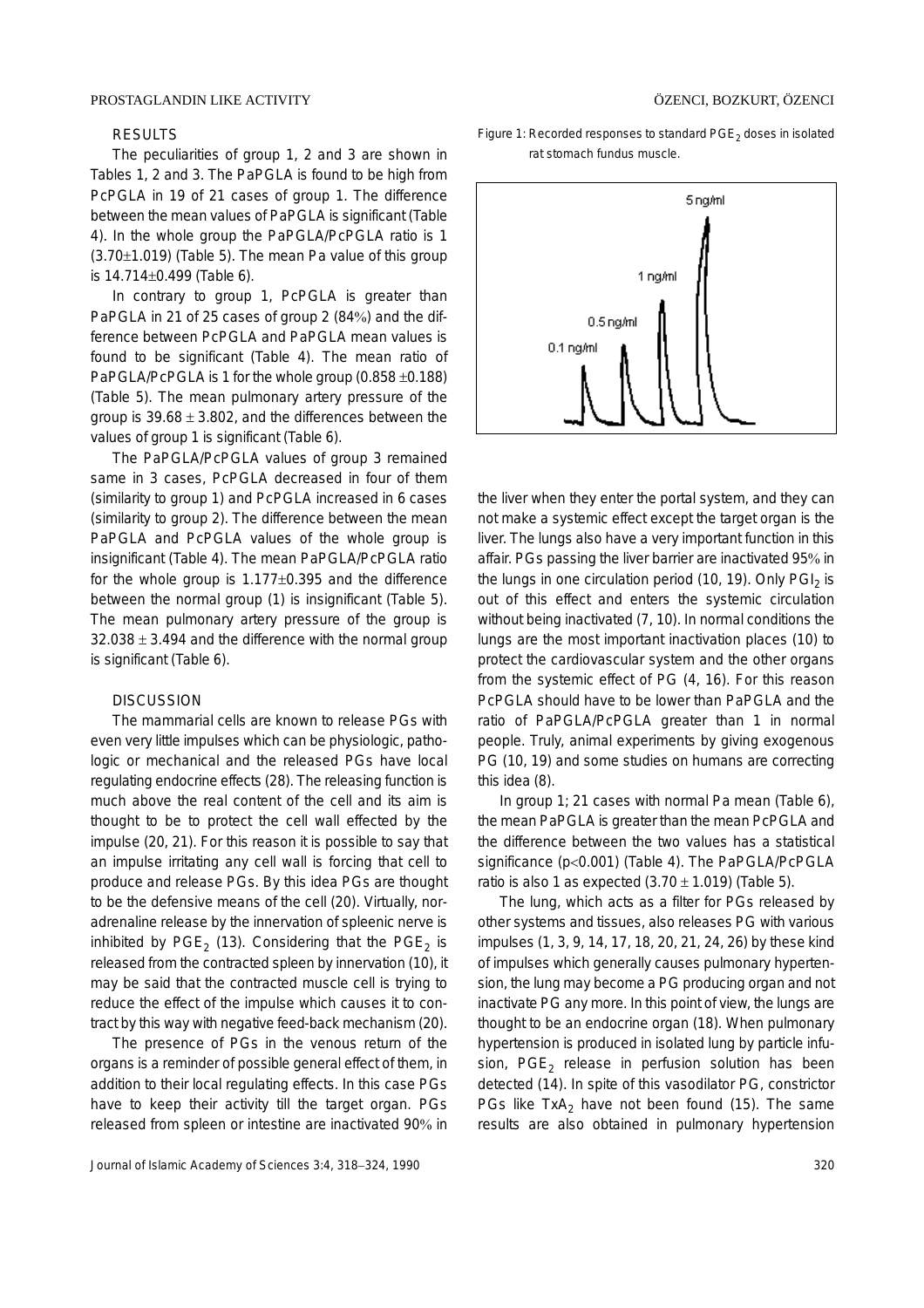#### PROSTAGLANDIN LIKE ACTIVITY ÖZENCI, BOZKURT, ÖZENCI

caused by anaphylaxis and particle infusions of different diameters (18). In these experiments, it is shown that the lung weight increases (congestion) in addition to pulmonary hypertension is also needed for PGLA release (20). The mentioned animal experiments are only acute pulmonary hypertension examples caused by pulmonary embolism. There is no animal experiment similar to mitral stenosis in humans of passive pulmonary hypertension cases which produces pulmonary venous hypertension on first, and then pulmonary hypertension.

The group 2 of our study are cases of this type. The findings of these cases are completely contrary to group 1. PcPGLA values are over the values of PaPGLA, which means the lungs have begun to release PGs. The difference between the PaPGLA PcPGLA values is significant (p<0.05) (Table 4). PaPGLA/PcPGLA ratio is 1

| Case            | Diagnosis                        | Pa. mean<br>(mmHg) | PGLA (ng/ml) |                  |         |
|-----------------|----------------------------------|--------------------|--------------|------------------|---------|
| No.             |                                  |                    | Pa           | ${\sf P}{\sf C}$ | Pa/Pc   |
| $\mathbf{1}$    | MS-TI                            | 38                 | $7.0\,$      | 10.4             | 0.6     |
| $\overline{2}$  | MS-MI-TI                         | 63                 | 16.0         | 36.0             | 0.4     |
| 3               | MS-TI                            | 36                 | 2.0          | 17.0             | 0.1     |
| $\overline{4}$  | P. Hyp                           | 81                 | 2.6          | 5.8              | 0.4     |
| 5               | Pulmonary branch stenosis        | 24                 | 11.6         | 16.0             | 0.7     |
| $6\phantom{a}$  | MS-TI                            | 73                 | 2.0          | $8.0\,$          | 0.25    |
| $7\overline{ }$ | MS-MI-AI                         | 25                 | 3.0          | 5.8              | 0.5     |
| 8               | MS-MI                            | 28                 | 2.8          | 6.0              | 0.4     |
| 9               | MI-AI                            | 57                 | 2.4          | 3.9              | 0.4     |
| 10              | <b>Constrictive Pericarditis</b> | 27                 | 1.8          | 2.0              | 0.9     |
| 11              | P. Hyp                           | 73                 | 18.0         | 19.0             | 0.9     |
| 12              | P. Hyp                           | 55                 | 5.6          | 11.0             | 0.5     |
| 13              | MS-MI-TI                         | $20\,$             | 2.8          | 2.3              | 1.2     |
| 14              | TS-P. Hyp.                       | 50                 | $4.0\,$      | $5.2$            | 0.7     |
| 15              | MS-MI-AS                         | 28                 | 1.9          | 4.0              | 0.4     |
| 16              | <b>MS</b>                        | 20                 | 1.6          | 4.8              | 0.3     |
| 17              | MS-MI-TI                         | 24                 | 8.6          | 2.33             | 3.7     |
| 18              | MS-MI                            | 48                 | 4.5          | $6.8\,$          | 0.6     |
| 19              | MI                               | 22                 | 8.6          | $2.2\,$          | 3.9     |
| 20              | MS-AI-AS                         | 61                 | 6.0          | 9.6              | 0.6     |
| 21              | MS-MI                            | 27                 | 2.0          | 14.8             | 0.1     |
| 22              | AS-MS-TI                         | 28                 | 2.5          | 2.7              | 0.9     |
| 23              | $MI-TI$                          | 27                 | 11.0         | 7.0              | 1.5     |
| 24              | MS-AI                            | 22                 | 10.5         | 13.0             | $0.8\,$ |
| 25              | MS-AI-TI                         | 35                 | 1.3          | 2.6              | 0.5     |

Table 2: Findings of group 2 (patients with normal pulmonary arterial pressure).

MS: Mitral stenosis, TI: Tricuspid insufficiency, MI: Mitral insufficiency, P. Hyp: Pulmonary hypertension, AI: Aortic insufficiency, TS: Tricuspid stenosis, AS: Stenosis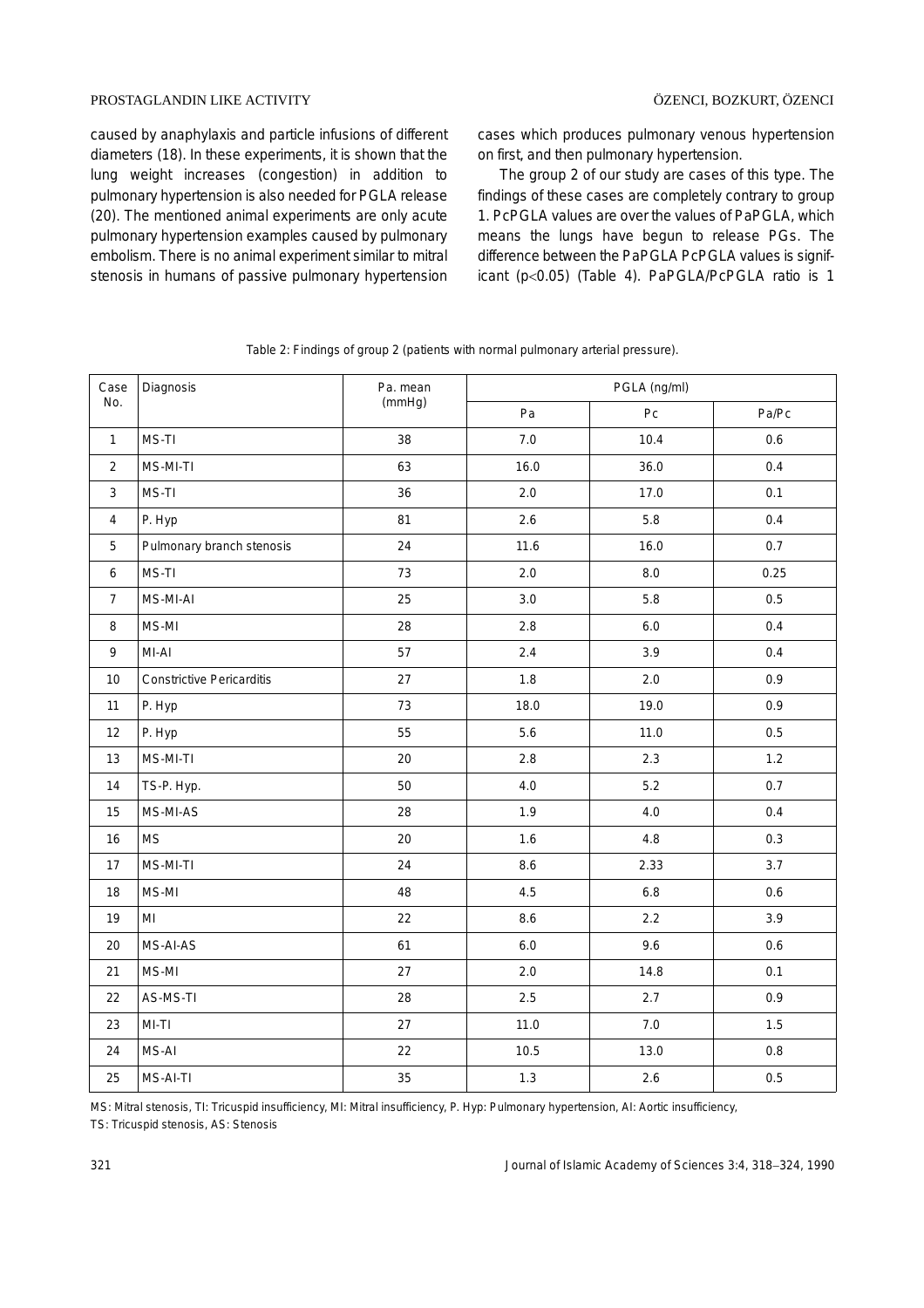Figure 2: Responses to examples taken from pulmonary artery (PA) and pulmonary capillary (Pc) of one case with normal pulmonary arterial pressure (Group 1), one with pulmonary hypertension (Group 2), and one chronic cor pulmonale (Group 3) case.



 $(0.858 \pm 0.188)$  and comparing this with group 1, the difference between the mean values is significant (p<0.05) (Table 5). The results of these cases are fitting to the results of animal experiments mentioned above (18, 20). Remembering that the PGs released in pulmonary hypertension of animal experiments are mostly vasodilator kind (20), in spite of the existence of some contrast evidence

(2), it may be thought that the released PGs in our studies are not responsible from pulmonary hypertension and may be directed to decrease the pulmonary arterial pressure which can increase more. In an indirect experiment in persons who have passive pulmonary hypertension due to mitral stenosis, it is shown that the treatment by PG inhibitors does not decrease the pulmonary hypertension level (5). This finding also reminds that PGs are not pulmonary hypertension making mediators at least in mechanically caused pulmonary hypertension. The lungs weight increase which is necessary for the release of PGLA with pulmonary hypertensions in animal experiments (20), is present in our cases by means of pulmonary venous congestion. For the three primary pulmonary hypertension cases in this group, it is difficult to perform a discussion because there is no similar animal experiment; but they show similarity to mitral patients for releasing PGLA. However, there is not lung weight increase in these cases; consequently, the condition seen in animal experiments is not necessary for this group of cases, and may be not for all pulmonary hypertension.

The lung also releases PG in pulmonary hypertension caused by hypoxia or anoxia increases the perfusion pressure in the perfused lung (6). It is shown that there is PGLA release with pulmonary hypertension in hypoxia in

|                |                    | PGLA (ng/ml) |                |         |  |
|----------------|--------------------|--------------|----------------|---------|--|
| Case Numbers   | Pa. mean<br>(mmHg) | Pa           | P <sub>C</sub> | Pa/Pc   |  |
| $\mathbf{1}$   | 57                 | 14.4         | $7.2$          | 2.0     |  |
| $\overline{2}$ | 33                 | 11.6         | $2.0\,$        | 5.8     |  |
| 3              | 32                 | 25.0         | 26.0           | 0.96    |  |
| $\overline{4}$ | 22                 | 2.4          | 3.5            | 0.6     |  |
| 5              | 25                 | 2.33         | 2.33           | 1.0     |  |
| 6              | 38                 | 4.8          | 4.5            | 1.1     |  |
| $\overline{7}$ | 21                 | $1.0\,$      | 4.0            | $0.2\,$ |  |
| 8              | 25                 | $6.2\,$      | 12.6           | 0.5     |  |
| $9*$           | 36                 | $2.8\,$      | 6.8            | 0.4     |  |
| $10^*$         | 24                 | 2.8          | 4.6            | 0.6     |  |
| $11*$          | 33                 | 12.2         | 11.6           | 1.1     |  |
| $12^{\star}$   | 52                 | $6.4$        | 10.75          | $0.6\,$ |  |
| $13*$          | 19                 | 16.4         | 20.0           | $0.8\,$ |  |

Table 3: Findings of group 3 (patients with chronic cor pulmonale).

\*: Catheterization performed by microcatheter.

Journal of Islamic Academy of Sciences 3:4, 318−324, 1990 322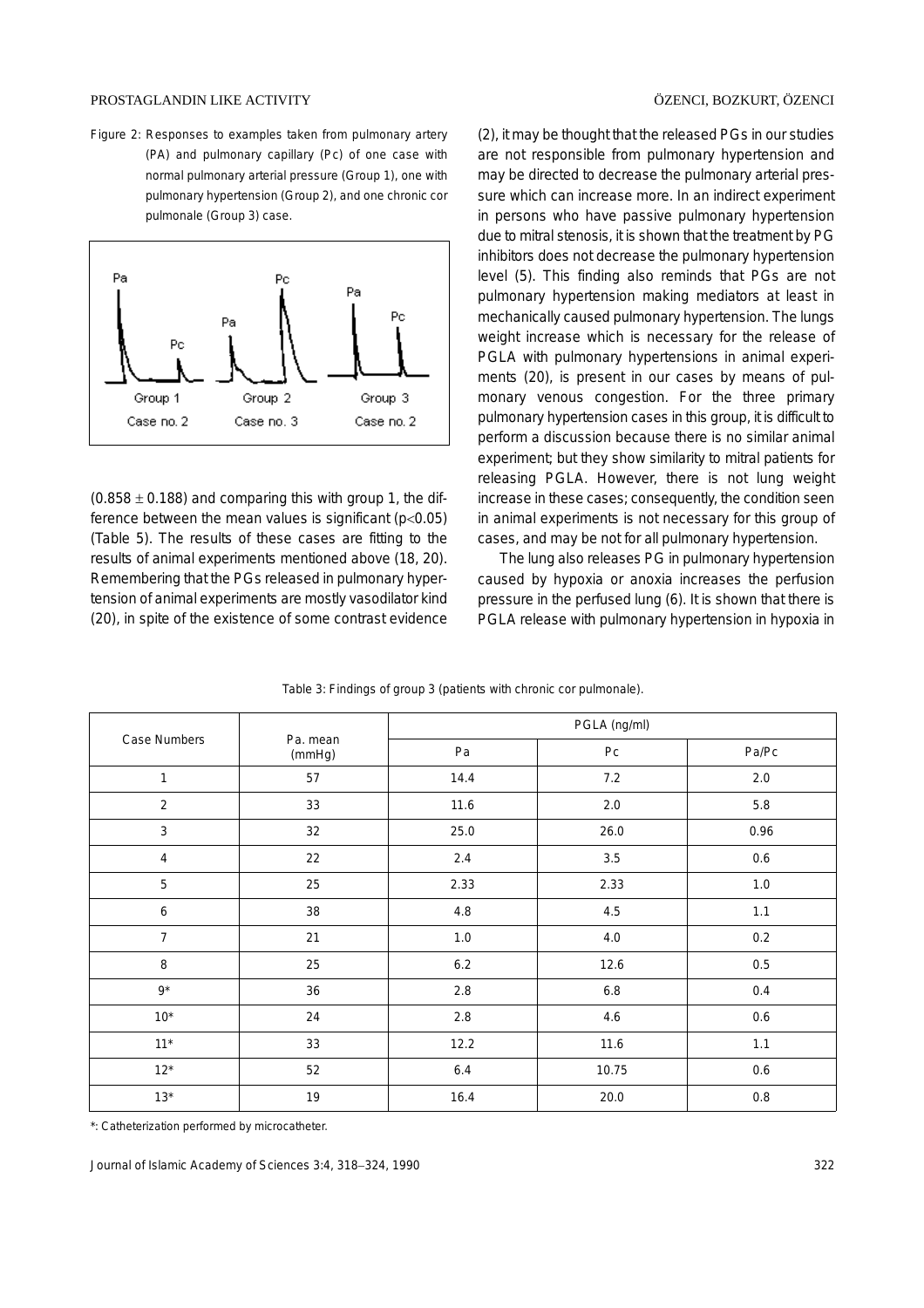#### PROSTAGLANDIN LIKE ACTIVITY ÖZENCI, BOZKURT, ÖZENCI

Figure 3: An example to dose/response curve obtained by placing the responses taken to standard  $PGE<sub>2</sub>$  doses on logaritmic paper.



isolated rat lung (24, 26). The pulmonary hypertension level formed by hypoxia in anesthetized cats (25), dogs (29), and piglets (3) increases after PG inhibitors, or it does not decrease at least (23).

It is said that in hypoxia pulmonary hypertension, this condition is caused by the inhibition of secondary released vasodilator PGs (3, 30). There are no similar studies in human beings. But there is some indirect evidence that vasodilator PGs can be released by the lungs in patients with pulmonary hypertension caused by

Table 4: PaPGLA and PcPGLA means in the three groups of patients.

|               | Group 1         | Group 2         | Group 3     |
|---------------|-----------------|-----------------|-------------|
| <b>PaPGLA</b> | $8.367 + 1.160$ | $5.606 + 0.938$ | 8.333+1.979 |
| <b>PCPGLA</b> | $3.030 + 0.314$ | $8.329 + 1.504$ | 8.668+1.875 |
|               | p<0.001         | p<0.05          | p > 0.05    |

Table 5: PaPGLA/PcPGLA means in the three groups of patients.



Table 6: Mean pulmonary arterial pressures (PaMean) in the three groups of patients.



chronic inflammatory pulmonary diseases (11).

In chronic cor pulmonale cases of examples of hypoxia pulmonary hypertension which makes our group 3, the difference between the mean values of PaPGLA and PcPGLA is found insignificant (p>0.05) in spite of the presence of serious pulmonary hypertension (Table 6). Also the ratio of PaPGLA/PcPGLA of this group does not show important differences comparing to the cases of group 1 (p>0.05) (Table 5). This condition in our opinion may be due to reduced lung tissue because of parenchymal disease, or enzymes necessary for the biosynthesis of PGs.

As a result; pulmonary hypertensions except chronic cor pulmonale cases can be determined noninvasively by determining the arterial and venous PGLA levels and PG inhibitors should not be recommended to the patients with pulmonary hypertension.

#### REFERENCES

1. Badesch DB, Orton EC, Zapp LM, Westcott JY, Hester J, Voelkel NF, Stenmark KR : Decreased arterial wall prostaglandin production in neonatal calves with severe chronic pulmonary hypertension. Am J Respir Cell Mol Biol, 1:489, 1989.

2. Barst RJ, Stalcuo SA : Endothelial function in clinical pulmonary hypertension. Chest, 88:2168, 1985.

3. Belik J, Sienko A, Light RB : The effect of repeated intermittent hypoxia on pulmonary vasoconstriction in the newborn. Can J Physiol Pharmacol, 68:355, 1990.

4. Boot JR, Cockerill AF, Dawson W, Mallen DNB, Osborne DJ : Modification and successive immunological challenges from Guinea-pig lung. Archs Allergy Appl Immune, 57:159, 1978.

5. Dabiel J, Szczeklik A : Effect of indomethacin on pulmonary vasomotor response in patients with mitral stenosis. Pol Eur Cardiol, 6:53, 1977 (Excerpt Med Int Med 39:433, 1978).

6. Duke H, Lee G de J : The regulation of blood flow through the lungs. Brit Med Bull, 19:71, 1963.

7. Dusting GJ, Moncada S : Disappearance of prostacyclin  $(PGI<sub>2</sub>)$  in the circulation of the dog. Brit J Pharmacol, 62:414, 1978.

323 Journal of Islamic Academy of Sciences 3:4, 318−324, 1990